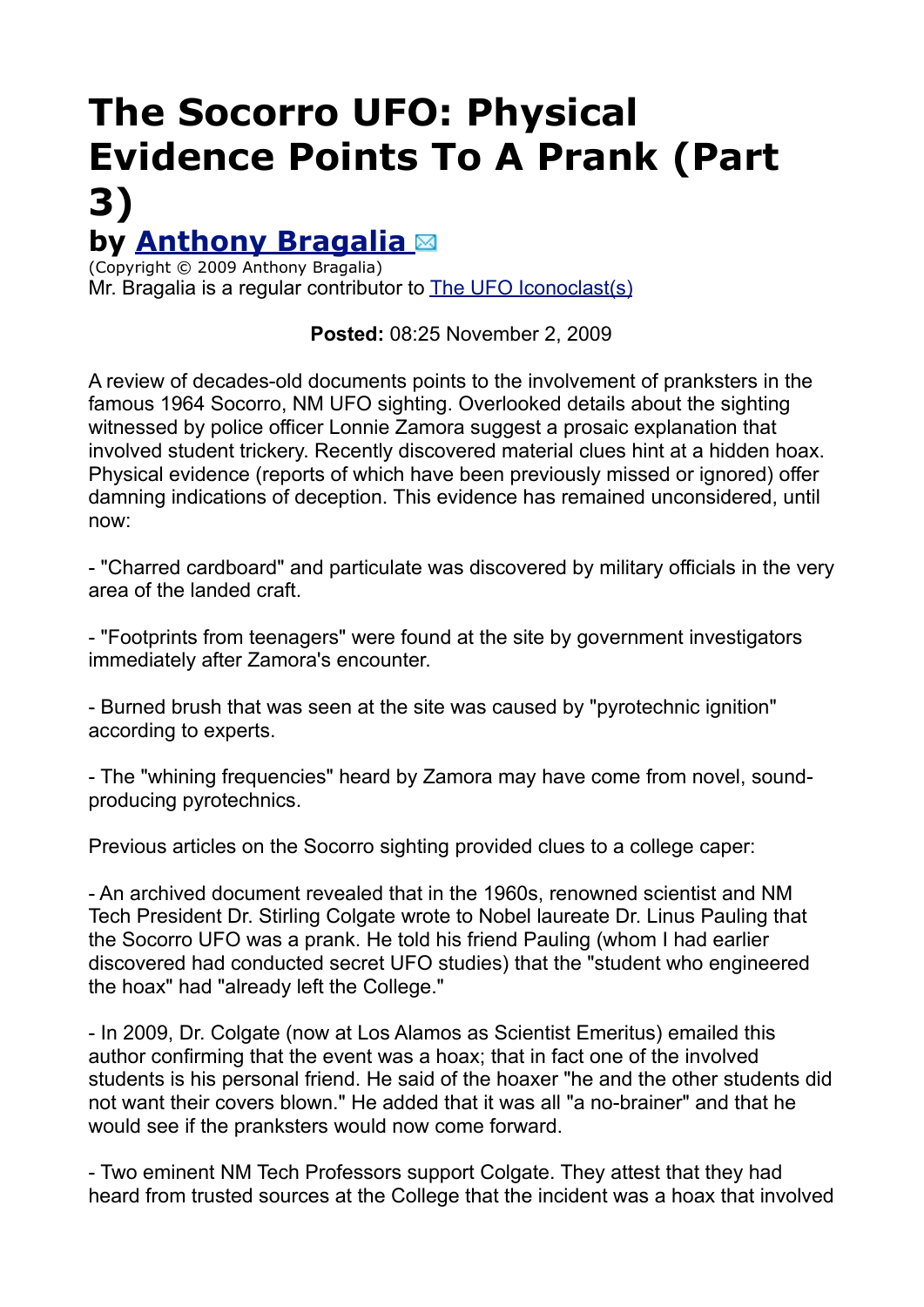students. One added that the students did not like Lonnie Zamora at all. Another explained that the school had a world-class explosives facility and that other labs may have provided advanced balloons, inflatable materials and "white coverall" lab suits that were strikingly similar to what Zamora had observed.

- Two former NM Tech students revealed the existence of a deeply secret "technogeek" hoax society and culture operating at the school since its inception. Highly organized, its sole purpose involved pranking people. In the 1960s this fraternity of pranksters created hoaxes so advanced that they even fooled military. Many of these pranksters had no regard for safety or legality. Some of these staged events involved creating faked flying saucers.

These articles are available [here](http://ufocon.blogspot.com/2009/09/socorro-hoax-exposed-famous-1964.html) and [here.](http://ufocon.blogspot.com/2009/10/socorro-ufo-hoax-part-2-getting-closer.html)

Prior investigation by this author has offered up credible testimony, authenticated documentation and strong circumstantial evidence of a planned prank. As this investigation of the Socorro sighting continues, additional evidence has emerged that supports a hoax scenario. This time the evidence is physical:

### **THE "CHARRED CARDBOARD" CLUE**

A former NICAP investigator provided to this author the original, official Air Force report on Socorro, titled: "USAF Investigation Report Socorro, NM" It lists as authors "Investigators Hynek, A.; Quintanilla MJR." These authors are of course famed investigators Dr. J. Allen Hynek and Hector Quintanilla. An attentive reading of this document reveals something that is very telling. In the 17th paragraph (lines 44 and 45) the investigators wrote:

"A closer USAF investigation of the site revealed a fair amount of charred particles mixed with dirt, and some charred cardboard was also found."

This single buried sentence speaks volumes. The "charred cardboard" found at the site by AF investigators is an extremely important detail that does not seem to have ever been brought up by "civilian" UFO investigators who support Soccoro as an ET or secret aerocraft event. And of course the reason for this is obvious: such mundane material should not be there if it were ET or if it was an experimental vehicle. Instead, this "find" is indicative of something very terrestrial. This is because "charred cardboard" makes complete sense when considering the event as a student-created hoax:

Pyrotechnics could very well account for the found material. Such cardboard tubes or "casings" are used in shell inserts, bottle rockets and fireworks. When ignited, such spent explosives leave a a distinct charred cardboard appearance upon cooling. Burned cardboard and cardboard powder char are left in their wake. Not coincidentally, NM Tech had the most advanced Explosives Lab of any college in the country at the time. One 1960s NM student said that the ease of obtaining "cool pyrotechnics" from the school "was like getting candy from a baby."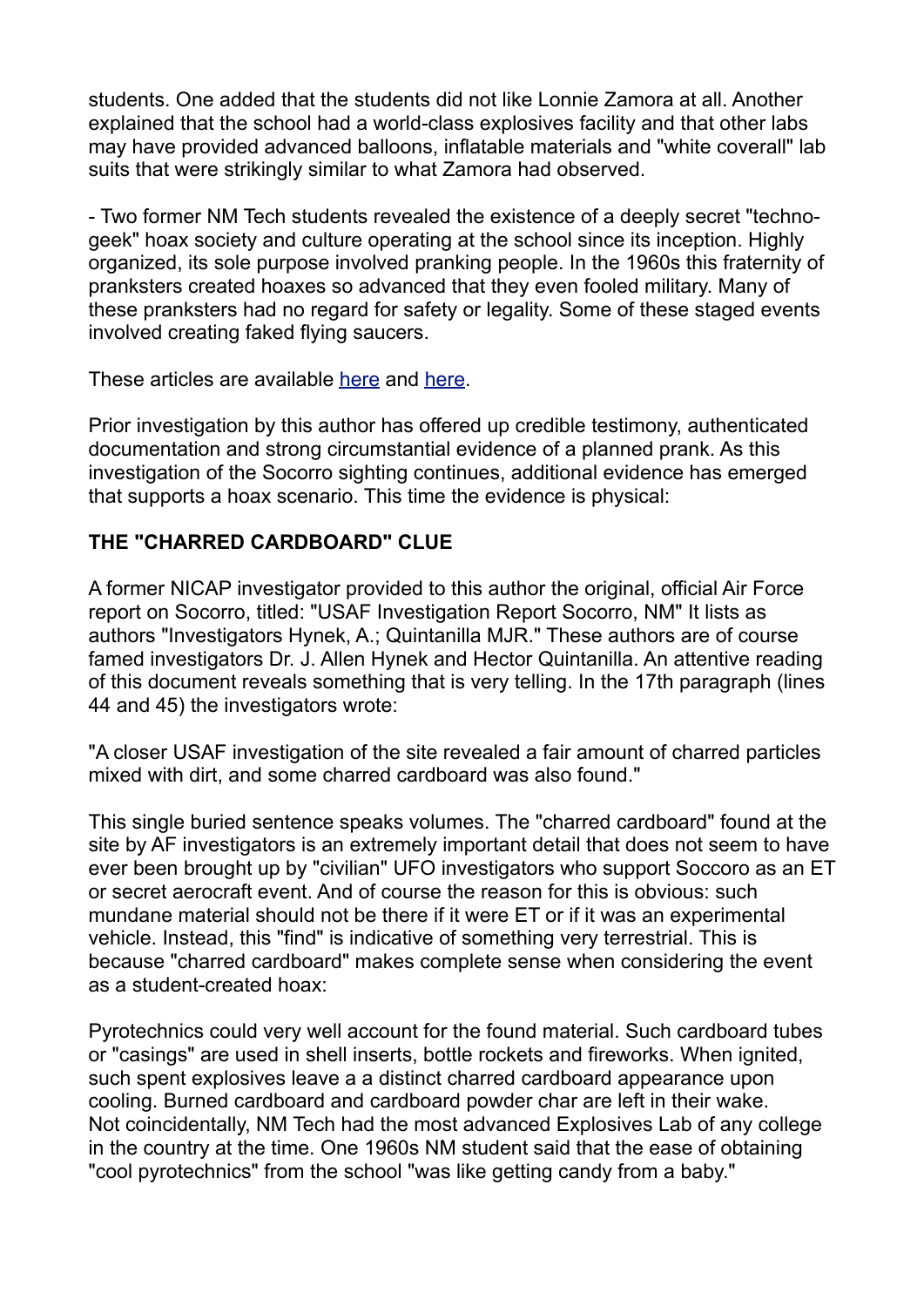Or perhaps the charred cardboard came from the "craft" itself. One NM Tech Professor speculated that the "craft" seen by Lonnie was a large white balloon. In fact, Lonnie's immediate reaction was to characterize it as a balloon. He even radioed to his partner: "It looks like a balloon." The Professor believes that this balloon may have been "over-fitted" with white coated craftboard (or light cardboard) to create the "landing struts" and other features. Such cardboard or craftboard material may well have ignited and charred at the bottom- potentially leaving such cardboard residue as was observed by AF investigators. The College's Atmospheric Sciences department had every manner of inflatable and balloon known- and they had an abundance of lightweight craft materials to create kites, balloon cargo holders, framing- or even landing gear for a "spaceship."

# **THE SOUNDS AT SOCORRO: A WHINE FROM WHAT?**

Investigators concentrate on the sights that Zamora saw- but they do not say much about the sounds that Lonnie said that he heard as the craft was in flight. And what he heard sounds suspiciously like the whines and whistles of advanced pyrotechnics!

Lonnie speaks of 1) high and low frequencies that changed or oscillated 2) thumps 3) whines 4) changes in loudness of the sound; 5) a kind of roar and 6) sudden silence. This "aural accounting" is the sum total of what is known about the sounds that Zamora had reported hearing at the site.

Lonnie is interviewed by AF invetigator Dr. Hynek after Zamora's sighting: "He hardly turned around from his police car when he heard a roar- it was not exactly a blast but a very loud roar. It was not like a jet - he knew what a jet sounds like. It started out quickly at low frequency then rose in frequency from loud to very loud. Simultaneously, he saw flame under the object...a kind of orange color at the bottom." From a NICAP recounting of the event we learn that what he heard was in the span of a matter of seconds and that: "The low frequency roar changed to a high frequency whine then to silence." Lonnie says more about what he heard: "I heard two or three loud thumps, like someone possibly opening or shutting a door hard." Zamora says that the thumps were a few seconds apart from one another.

Now look and listen to the videos of pyrotechnic whistles and whistle rockets appearing below. Each of the videos is only a few seconds in length. I purposely provide examples of amateur, homemade pyrotechnics. Professionals can create far more advanced noise features. And NM Tech had one of the most advanced Explosives Labs in the nation. Note the thumps and roars; the changes in high and low frequencies and the "whines." Related videos on Youtube show that pops, thumps and booms can result from both the ignition and explosion of pyrotechnics. Some pyrotechnics (called "fart bombs") use "stops" to produce "staged" ignition, producing two or three muffled booms or pops seconds apart. Were these the sounds heard at Socorro?:

Did you hear low frequency roars, changed frequencies, whines and then silence? That's what Lonnie heard. Did you hear a couple of pops or thumps at any point?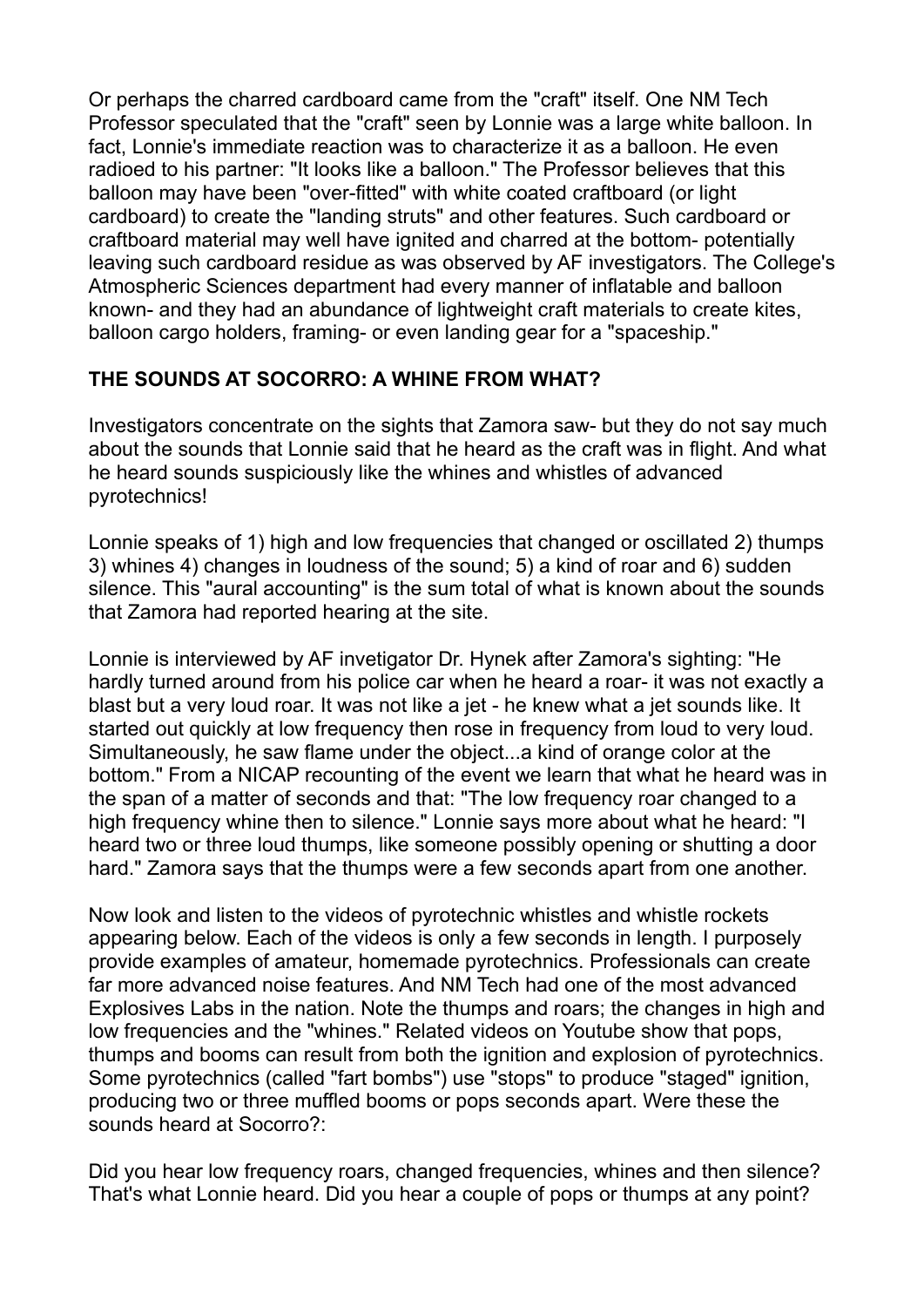Thats what Lonnie heard. Try listening with your eyes closed with the volume up loud. Explore related videos of other kinds of pyrotechnic whistles on Youtube to hear more examples.

A post by a member of the APC (Amateur Pyrotechnics and Chemistry) Forum is highly instructive: "The roars and whines of pyrotechnic whistles have a sound all their own. We can even change them up and make them sound like they are from another world."

Without mentioning a UFO connection, this author contacted Bill Bahr, President of the Pyrotechnics Guild International industry group. I related Zamora's testimony of what he heard, simply saying that these sounds were associated with the observation of a "lift off" of something and brief "flames" seen in an "area of wide expanse." I asked Bahr what he thinks that these sounds might describe. Without missing a beat, Bahr replied that the description sounds "a lot like a pyrotechnic whistle."

The "charred cardboard" evidence found at the site -combined with Lonnie's description of what he said he had heard- supports the idea that some type of pyrotechnics were likely involved in the execution of a hoax. But to cap it off, we also learn (as detailed later in this article) that burned brush and shrub were found at the site, leaving a distinct tell-tale pattern that is known to be caused by pyrotechnic ignition!

But first, let's look at the found footprints:

### **FOOTPRINTS THAT PROVIDE A TIP-OFF**

I have earlier suggested that the "figures" reported by Lonnie near the craft were likely of students in white lab suits that were obtained from the college. Lonnie reported that the figures (which were seen only for seconds, and possibly without glasses) were of a "normal shape." He said that were about the size of "boys or small adults." Lonnie indicated that the figures were wearing "white coveralls." The figure in the middle looks especially like what Lonnie described:

Supporting this idea are overlooked statements made at the time of the event by investigator and White Sands Army Captain Richard T. Holder. Holder was called to inspect and study the UFO landing site by FBI Agent Arthur Byrnes. Immediately after Zamora's sighting, Holder and Byrnes went out to the landing area and closely examined it by flashlight, where Holder stated that he had found footprints. Holder related: "The footprints were similar to the size of the footprints that a bigfooted teenager would make."

Captain Holder described the footprints that he discovered in very down-to-earth terms. He said that they were like what a young person wearing big shoes would make. Taken together, what Lonnie and Holder described sounds very much like short college kids wearing white labwear and big lab safety boots. Nothing about these figures and footprints seemed "alien." Even Lonnie used the phrases "of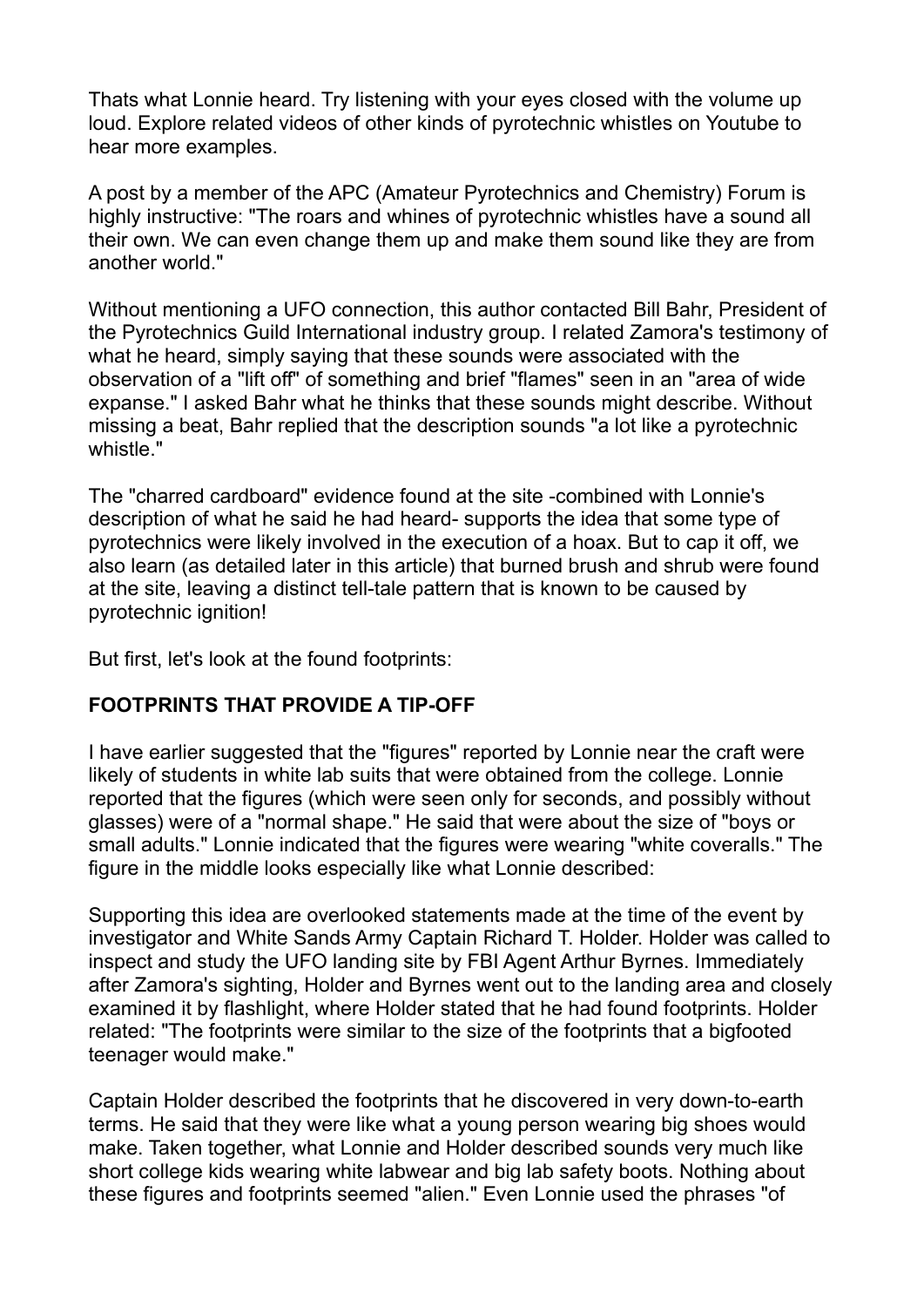normal shape" and "the size of small adults" when describing the figures. Holder said it reminded him of "teenagers."

A Lab Safety Boot would nicely account for the description of the "bigfooted teenager" footprints left at the site that were found and reported by Captain Holder. In fact nothing about the reported figures reported by Zamora -or the footprints that they had left that were discovered by Holder- seemed at all alien. There was nothing about them that suggested anything other than humans. Young humans wearing hefty boots.

# **THE BURNING BUSH TELLS A TALE**

Interestingly, Captain Holder also noted that he had found burned brush at the site that was only affected on one side. He said that it was entirely dissimilar to what one would expect from "an object that blasts off by rocket or jet propulsion." Something else had lit the bushes. Holder described the brush as "flaky" - and mentioned that only one side had scorched. According to experts, explosions from pyrotechnics leave very similar patterns as described by Holder.

Bill Bahr is both the President of the famous Red Dragon brand of fireworks as well as the Executive Director of the Pyrotechnics Guild International, a worldwide industry trade group. He states that the effect on plants as described by Zamora "is classic to pyrotechnics." He agreed, "When certain pyrotechnics are set off in a clearing that is surrounded by brush- the damage to vegetation is flaky. It often just grazes and powders the tips of surrounding plants, or it can carve out larger sections." The resulting damage can range in color from dark black to very light grey or whitish. He says, "This kind of flash damage is typically very localized to the point of just searing one side of a shrub or bush- on the side where the ignition of the pyrotechnic material occured."

By contrast, he explained (just as Captain Holder had noted) that an outright explosion, or an applied flame or a jet or rocket blast would have thoroughly incinerated any plant material. It would not have left such a flaky, half-sided scorch effect like the brush that was observed at the Socorro site. But pyrotechnics certainly would.

### **A UNIVERSITY LEFT UNINVESTIGATED**

#### NEW MEXICO INSTITUTE OF TECHNOLOGY

The Air Force and other investigators at the time of the Socorro sighting apparently did not even consider or explore the possibility of a hoax perpetuated by engineering students at NM Tech. It does not appear that there is any record of any type anywhere that shows official interviews by these investigators of College administration or students at the Institute. A re-examination of the extant literature on the Socorro UFO -as well as recent inquiries to NM Tech itself- show no indication that any official had ever discussed the matter with the school.